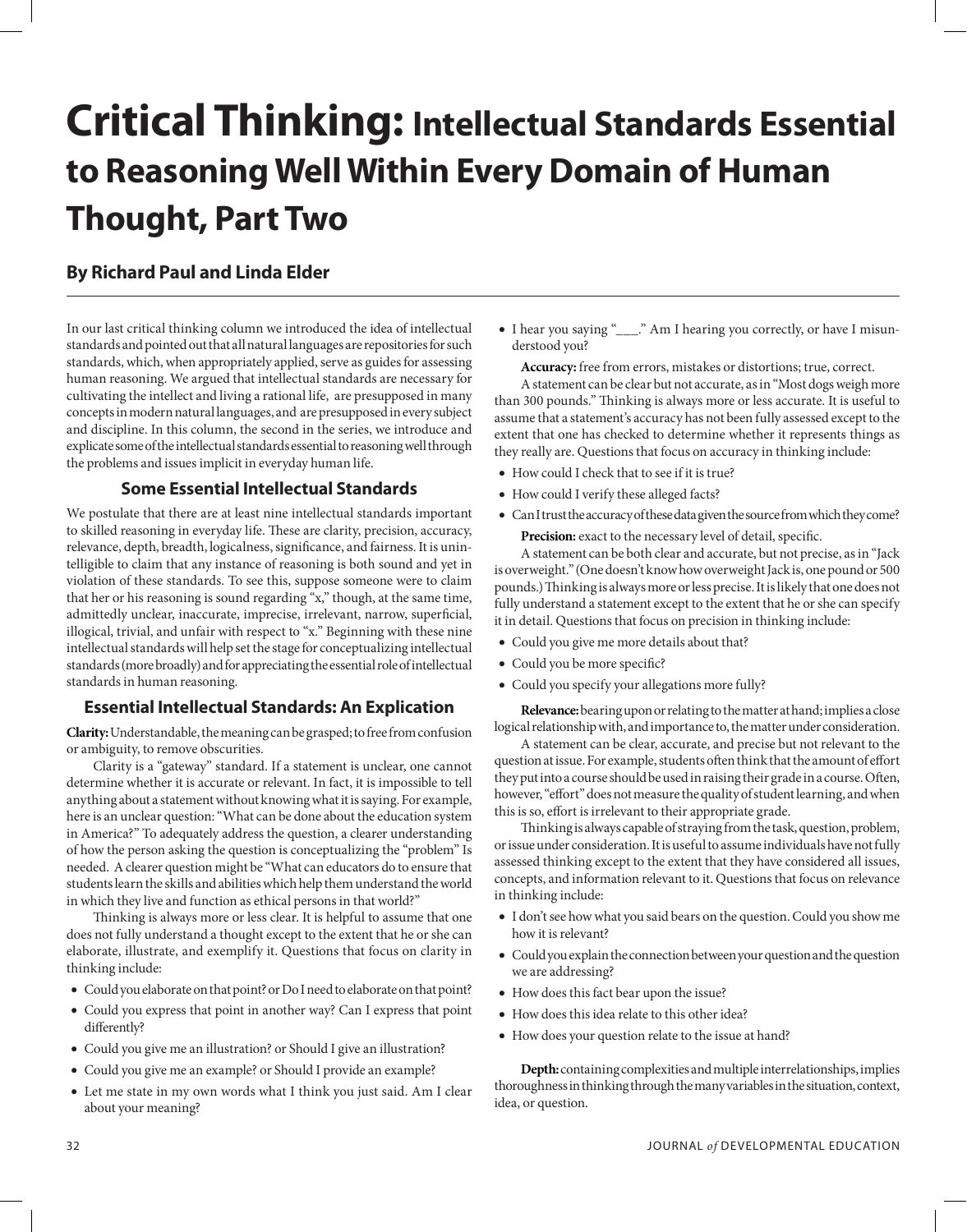A statement can be clear, accurate, precise, and relevant, but superficial (i.e., lack depth). For example, the statement "Just Say No," which was used for a number of years to discourage children and teens from using drugs, is clear, accurate, precise, and relevant. Nevertheless, those who take this injunction to solve the social problem of unhealthy drug use fail to appreciate the true complexities in the problem. Their thinking is superficial at best.

Thinking can either function at the surface of things or probe beneath that surface to deeper matters and issues. A line of thinking is not fully assessed except to the extent that one has fully considered all the important complexities inherent in it. Questions that focus on depth in thinking include:

- Is this question simple or complex? Is it easy or difficult to answer well and truly?
- What makes this a complex question?
- How am I dealing with the complexities inherent in the question?

**Breadth:** encompassing multiple viewpoints, comprehensive in view, wideranging and broadminded in perspective.

A line of reasoning may be clear, accurate, precise, relevant, and deep but lack breadth (as in an argument from either the conservative or liberal standpoints which details the complexities in an issue, but only recognizes insights from one perspective).

Thinking can be more or less broad-minded (or narrow-minded), and breadth of thinking requires the thinker to reason insightfully within more than one point of view or frame of reference. One has not fully assessed a line of thinking except to the extent that individual has determined how much breadth of thinking is required to understand it (and how much has in fact been exercised). Questions that focus on breadth in thinking include:

- What points of view are relevant to this issue?
- What relevant points of view have I ignored thus far?
- • Am I failing to consider this issue from an opposing perspective because I am not open to changing my view?
- Have I entered the opposing views in good faith or only enough to find flaws in them?
- I have looked at the question from an economic viewpoint. What is my ethical responsibility?
- I have considered a liberal position on the issue. What would conservatives say?

**Logic:** the parts make sense together, no contradictions; in keeping with the principles of sound judgment and reasonability.

When one thinks, a person brings a variety of thoughts together into some order. When the combination of thoughts is mutually supporting and makes sense in combination, the thinking is logical. When the combination is not mutually supporting, it is contradictory or does not make sense, the combination is not logical.

Thinking can be more or less logical. It can be consistent and integrated. It can make sense together or be contradictory or conflicting. Questions that focus on logic include:

- Does all this fit together logically?
- Does this really make sense?
- Does that follow from what you said?
- Does what you say follow from the evidence?
- • Before you implied this and now you are saying that, I don't see how both can be true. What exactly is your position?

**Significance:** having importance, being of consequence; having considerable or substantial meaning.

continued on page 36

# Money, Sex, Work, and Crime... Great Ideas are **VITAL IDEAS**!

*Vital Ideas*, the newest series from the Great Books Foundation, answers your need for rich content-based material for developmental reading courses. The Great Books Foundation, a non-profit educational organization, advances the critical, reflective thinking skills of students in and out of the classroom. Since 1947, Great Books readers have been using Shared Inquiry™ to discuss works and ideas of enduring value.

Each volume in *Vital Ideas*—*Sex, Crime, Money,* and *Work*— focuses on a provocative topic with some of the best classic and contemporary literature. Questions accompanying each selection prompt lively discussions that will keep everyone talking long after the formal discussion ends.

Selections include works by Flannery O'Connor, Amy Tan, John Cheever, David Sedaris, Billy Collins, Sigmund Freud, Margaret Atwood, Jack London, and Martin Luther King, Jr.

**To learn more about Vital Ideas, teacher training, to request an exam copy, or for information about Shared Inquiry™ call us at (312) 646-7108 or visit our bookstore at www.greatbooks.org.**